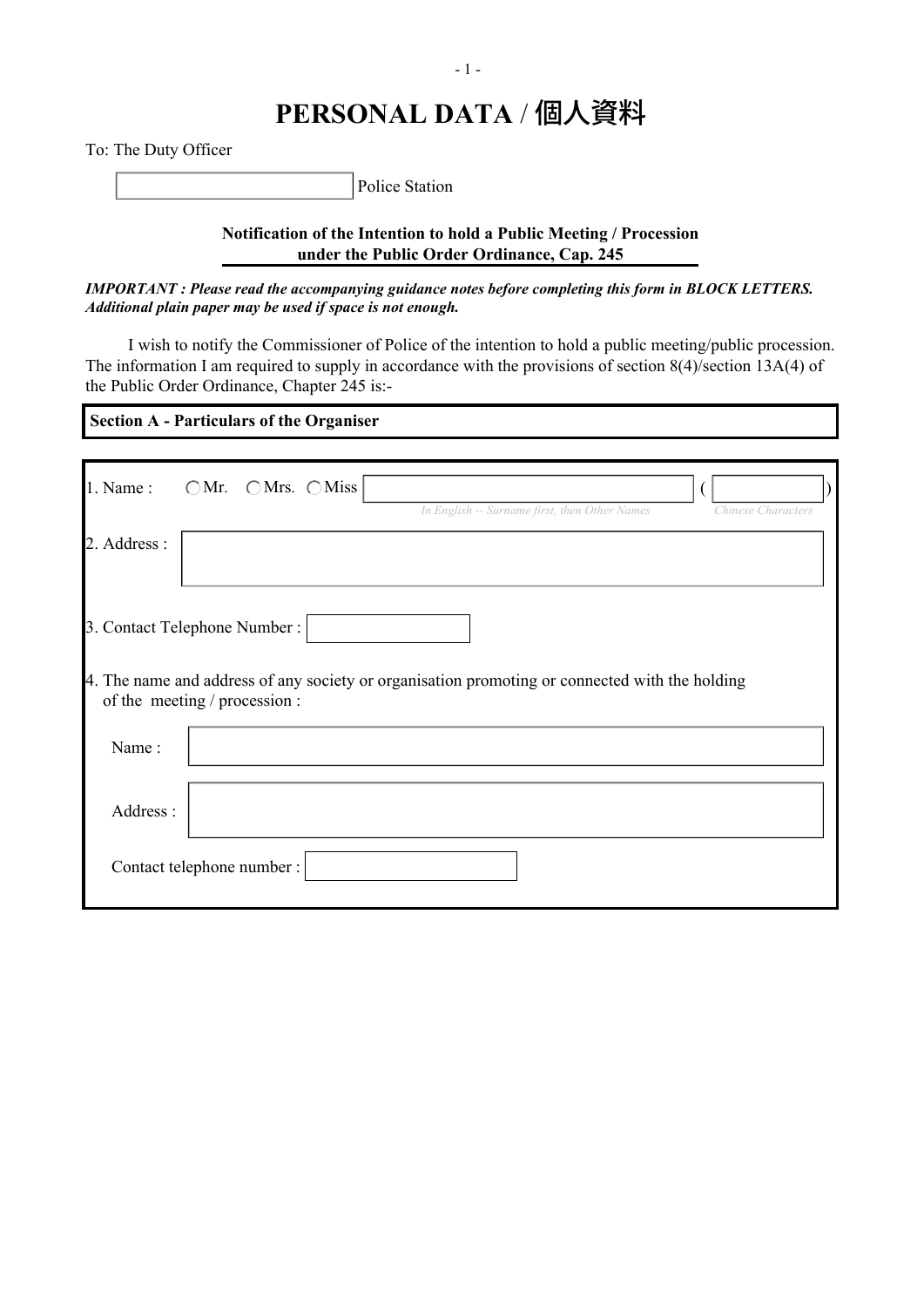| <b>Section B - Particulars of the Meeting/Procession</b>                                     |  |  |  |  |  |
|----------------------------------------------------------------------------------------------|--|--|--|--|--|
| 1. Date / Time:                                                                              |  |  |  |  |  |
| Date (dd/mm/yyyy)<br>Time (From - To)<br>Nature<br>$\ddot{i}$<br>ii)<br>iii)                 |  |  |  |  |  |
| 2. Location :<br>$\ddot{i}$<br>ii)<br>iii)                                                   |  |  |  |  |  |
| 3. The precise route, time of commencement and duration of the procession (if appropriate) : |  |  |  |  |  |
| 4. The purpose of the meeting / procession (e.g. fund-raising, increase public awareness) :  |  |  |  |  |  |
| 5. The subject matter of the meeting / procession (e.g. housing, public transport fare) :    |  |  |  |  |  |
| 6. Number of persons expected to attend the meeting / procession :                           |  |  |  |  |  |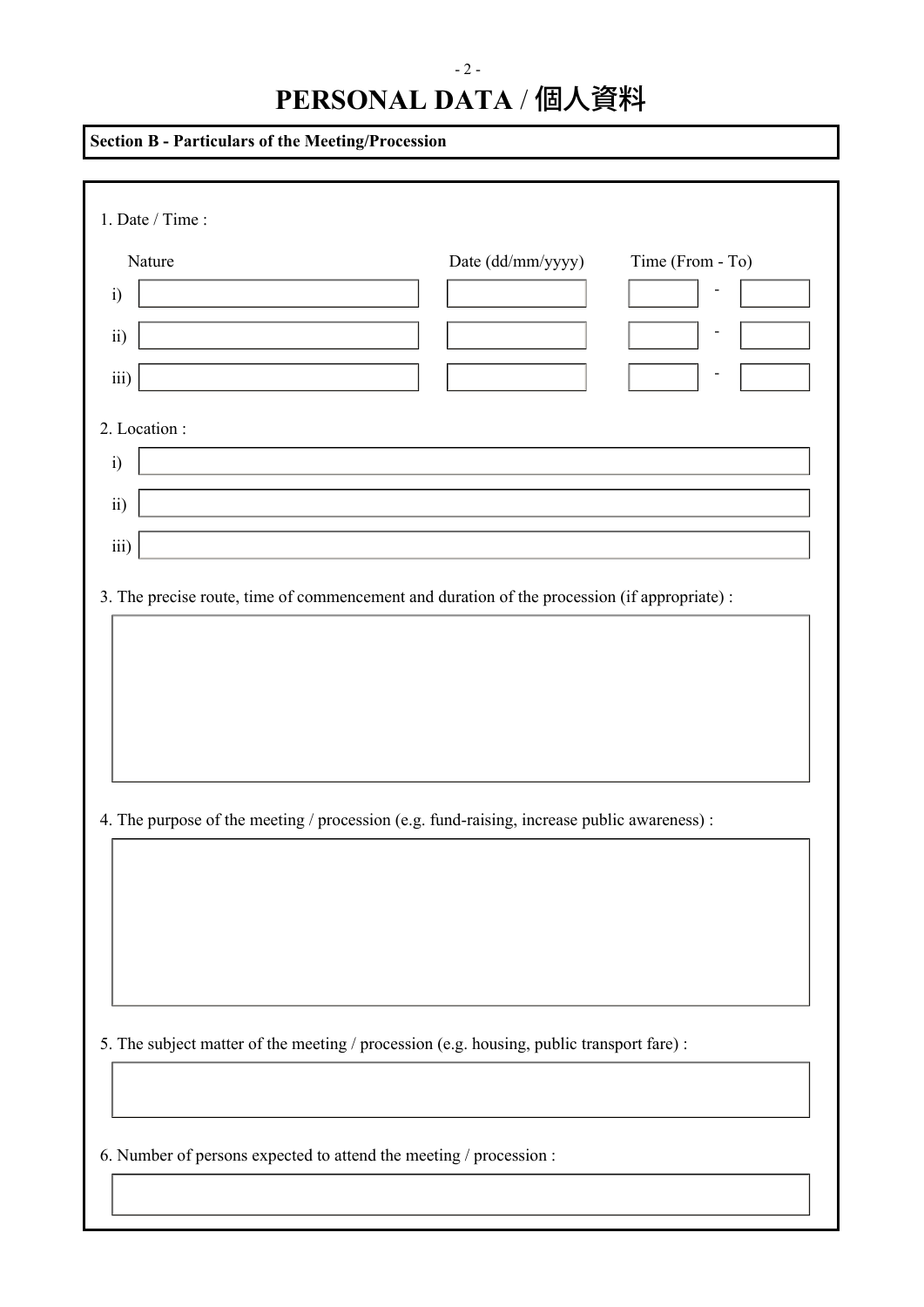| Section C - Other relevant information                                                                                                                        |  |  |  |  |  |
|---------------------------------------------------------------------------------------------------------------------------------------------------------------|--|--|--|--|--|
| 1. Name of a person able to act, if necessary, in place of myself for the purpose of section 11 (1)(a) /<br>section $15(1)(a)$ of the Public Order Ordinance: |  |  |  |  |  |
| 2. Contact telephone number :                                                                                                                                 |  |  |  |  |  |
| 3. Address :                                                                                                                                                  |  |  |  |  |  |
| 4. Has permission been obtained from the management of the location of the proposed meeting                                                                   |  |  |  |  |  |
| $\bigcirc$ No<br>$\bigcirc$ Yes                                                                                                                               |  |  |  |  |  |
| 5. Remarks:                                                                                                                                                   |  |  |  |  |  |

## **Section D - Declaration**

\*\* I attach herewith a photocopy of my Hong Kong Identity Card as this notice is not delivered by myself. As I have not given 7 days advance notice which section 8(1)/section 13A(b) requires I have attached a separate letter explaining why I think the Commissioner of Police should agree to my request that he accepts the shorter period of notice I have given.

I understand that I shall be responsible for observing the terms of every condition which may be imposed by the Commissioner of Police and, in particular I must be in attendance at the Public Meeting/ Public Procession from its first assembly to its final dispersal.

> (Signature of the Person who Submits the Notification)

Date: .......

*\*\* Delete if not applicable*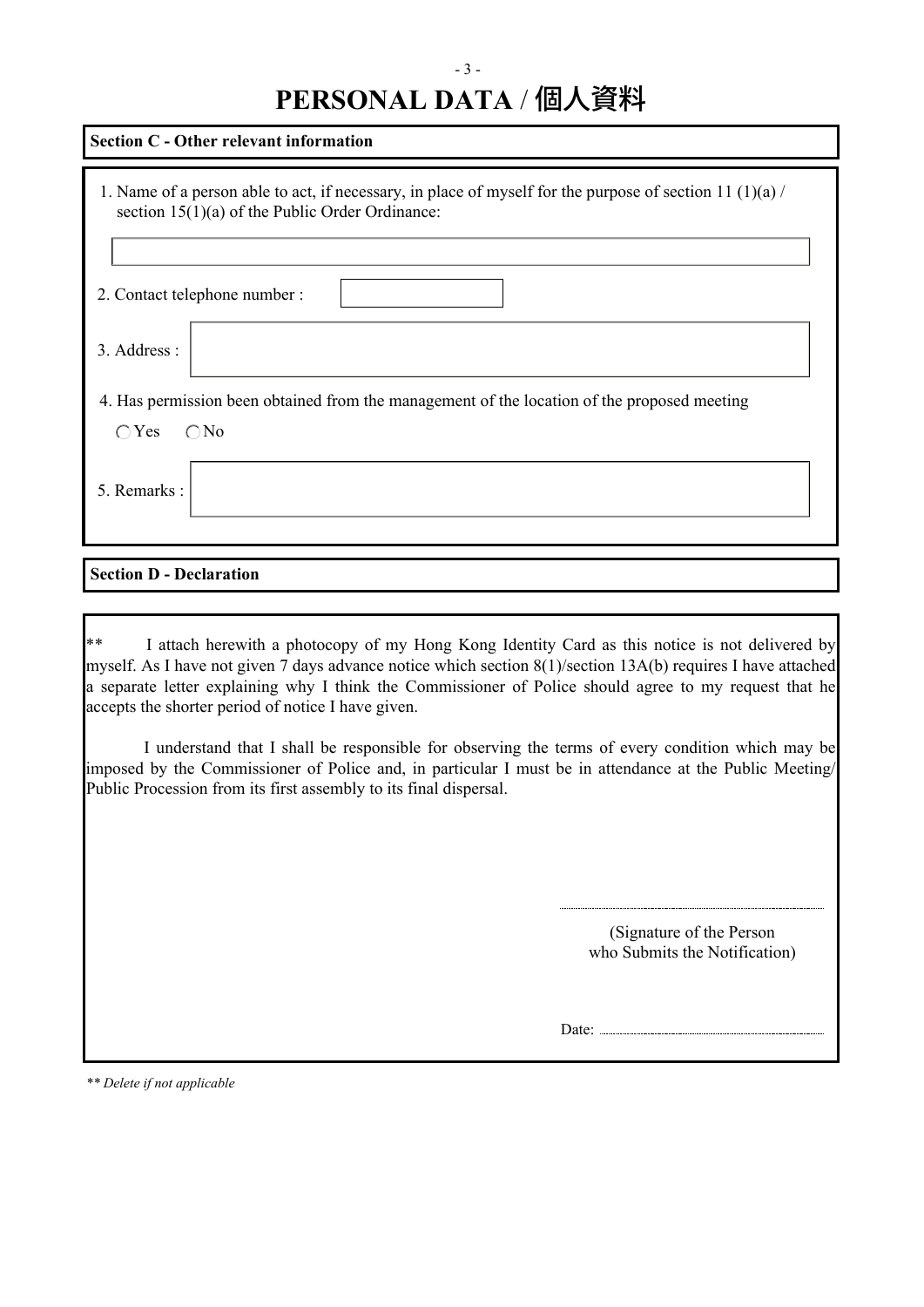| processed promptly and allow police to determine the level of management.)                                                                      | <b>Section E - Additional Information :</b> (Note: Providing this information may enable your notification to be                                                                                                                          |  |  |  |  |
|-------------------------------------------------------------------------------------------------------------------------------------------------|-------------------------------------------------------------------------------------------------------------------------------------------------------------------------------------------------------------------------------------------|--|--|--|--|
| 1. HK Identity Card No.<br>of the organiser :<br>2. FAX No. (if any):<br>3. The number and names of the persons proposed as platform speakers : | of his representative :                                                                                                                                                                                                                   |  |  |  |  |
| intended for publication, distribution or display in respect of the meeting / procession :                                                      | 4. The nature, form and contents of advertisements, posters and banners or others (please specify)                                                                                                                                        |  |  |  |  |
| 5. The amplification devices to be used at the meeting / procession :<br>6. The number of marshals employed to assist in conducting the event : |                                                                                                                                                                                                                                           |  |  |  |  |
| 7. The number of vehicles involved :<br><b>Section F-Acknowledgement of Receipt : FOR OFFICIAL USE ONLY</b>                                     |                                                                                                                                                                                                                                           |  |  |  |  |
| Chapter 245 given by (Name of the organiser) :                                                                                                  | This is to acknowledge receipt of notice under section $8(4)$ / $13A(4)$ of the Public Order Ordinance,                                                                                                                                   |  |  |  |  |
| being delivered in person by ** himself / on his behalf by                                                                                      |                                                                                                                                                                                                                                           |  |  |  |  |
| at                                                                                                                                              | Police Station on <i>manual manual manual</i> (dd/mm/yy)                                                                                                                                                                                  |  |  |  |  |
| at                                                                                                                                              | ** a.m. $/$ p.m.                                                                                                                                                                                                                          |  |  |  |  |
| R.N.                                                                                                                                            | refers.                                                                                                                                                                                                                                   |  |  |  |  |
|                                                                                                                                                 | * Signed <b>Manual</b> Signed <b>William Strategie and Strategie and Strategie and Strategie and Strategie and Strategie and Strategie and Strategie and Strategie and Strategie and Strategie and Strategie and Strategie and Strate</b> |  |  |  |  |
|                                                                                                                                                 |                                                                                                                                                                                                                                           |  |  |  |  |
|                                                                                                                                                 | Name<br>Rank                                                                                                                                                                                                                              |  |  |  |  |
|                                                                                                                                                 |                                                                                                                                                                                                                                           |  |  |  |  |
|                                                                                                                                                 | Name<br>(Duty Officer<br>Police Station)                                                                                                                                                                                                  |  |  |  |  |

*\* Notification to be personally handled and acknowledgement of receipt signed for by the Duty Officer.*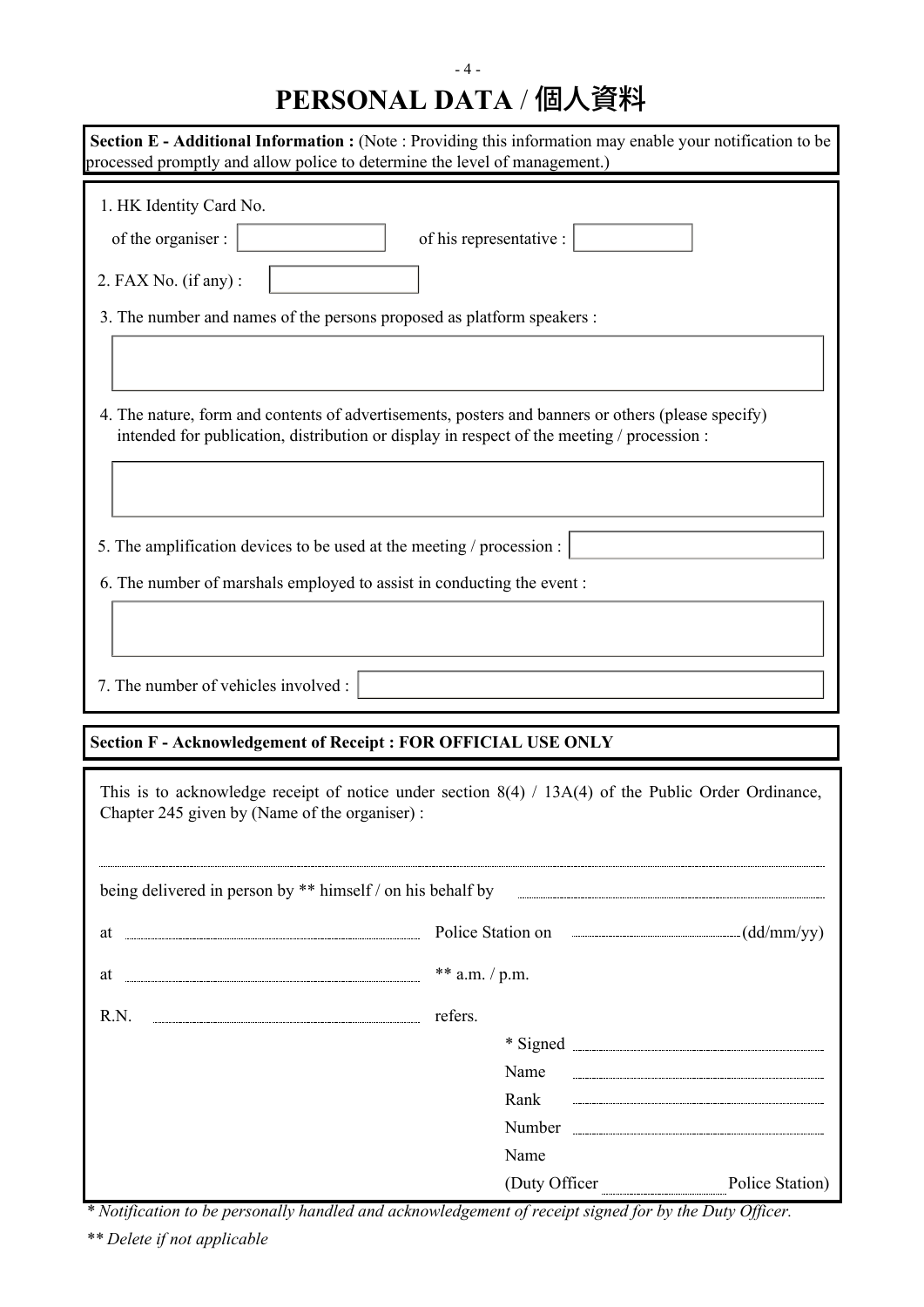## **Guidance Notes**

### **Notification of the Intention to Hold a Public Meeting / Procession under the Public Order Ordinance, Cap. 245**

### **Organisers of public meetings / public processions are requested to note the following when giving notification in accordance with section 8 and section 13A of the Public Order Ordinance, Cap 245 :-**

- notice of the intention to hold public meeting / public procession shall be given in writing to the Commissioner of Police not less than 7 days prior to the intended meeting / procession;
- when notice has not been given, within the required 7 days, the organiser must give a detailed explanation of the reason why, and request the Commissioner of Police to accept a shorter notice;
- the Commissioner of Police may, when he is satisfied that earlier notice could not have been given, accept shorter notice;
- in case where the Commissioner has decided not to accept shorter notice, he shall inform the organiser in writing as soon as practicable of his decision and the reason why shorter notice is not acceptable;
- notification to hold public meetings/public processions shall be delivered in person by the organiser or by a person on his behalf, to the Duty Officer of a Police Station or a Police Service Centre;
- Neighbourhood Policing Offices, Police Reporting Centres and police offices, away from a police station are not regarded as a Police Station for the purposes of notification of public meetings/public processions;
- the proforma notification accompanying this note is designed to assist an organiser in furnishing all the information required in section 8(4) and section 13A(4) of the Public Order Ordinance. An organiser is not required by law to use this proforma and he may elect to give notice without using this proforma as long as all the information required is provided;
- public meetings attended by no more than 50 persons; public meetings conducted in private premises attended by no more than 500 persons or public processions attended by no more than 30 persons need not be notified.
- organisers are encouraged to include a sketch, map or location plan indicating details of route to be taken when giving notification;
- the Commissioner of Police may impose conditions upon the conduct of the public meeting / procession in the interest of national security or public safety, public order or the protection of the rights and freedoms of others, and if the Commissioner of Police chooses to do so, such conditions, together with the reason, will be communicated in writing to the organiser; and
- a public meeting may proceed as notified unless the organiser is informed by the Commissioner of Police of his decision to prohibit under section 9. A public procession may only proceed if the Commissioner has notified him in writing that he does not object to the procession or the Commissioner is taken to have issued a notice of no objection under section 14(4).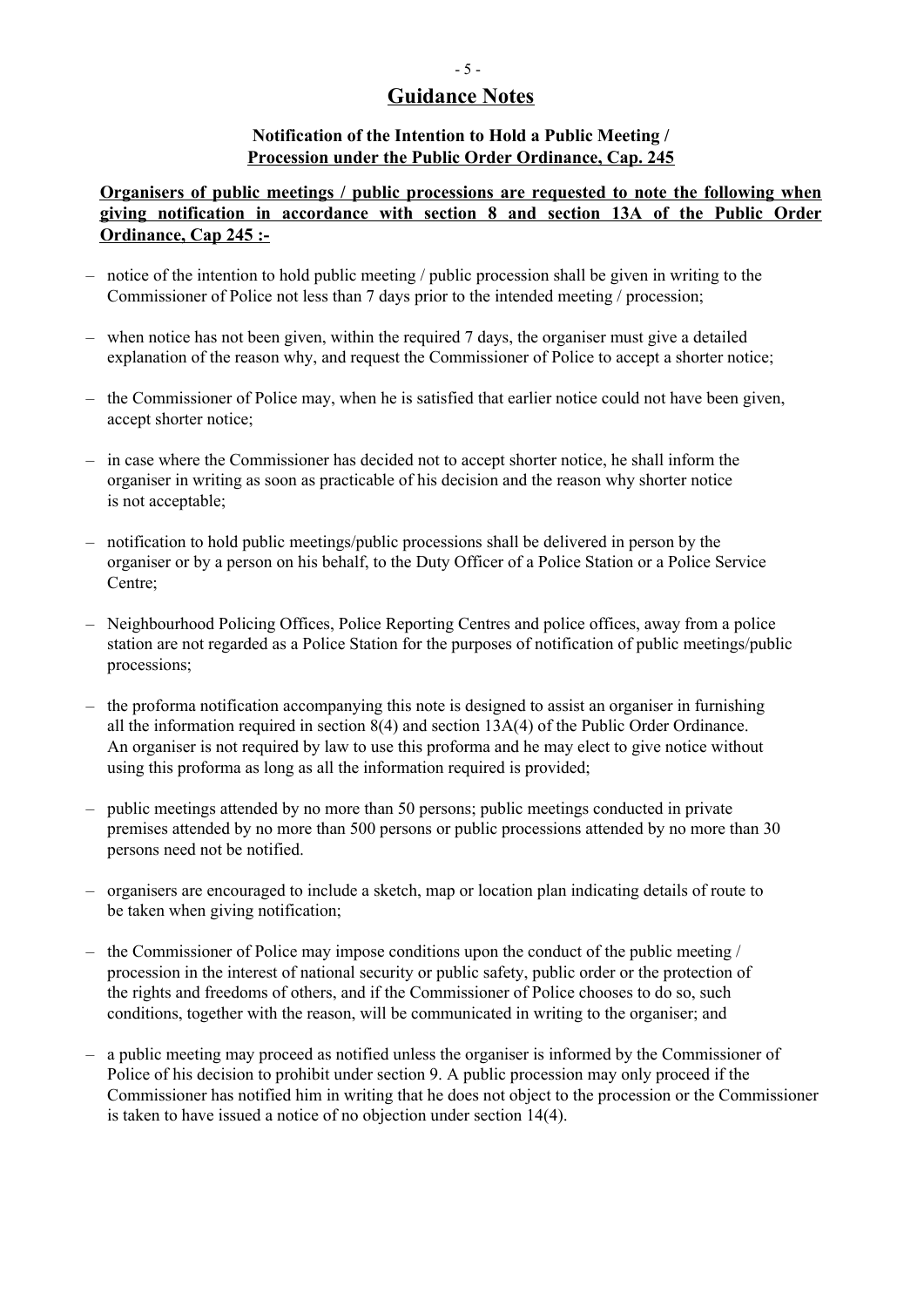#### **Purpose of Collection**

收集資料的目的

- 1. The personal data provided by means of this form will be used by the Hong Kong Police Force for facilitating processing of notifications/record purpose/record update/all kinds of present and subsequent investigation and related conditions as well as their enforcement for a Public Meeting/Public Procession under the Public Order Ordinance, Cap. 245. 香港警務處會使用本申請表所提供的個人資料,以便根據香港法例第245章《公安條例》處理有關公眾集會/遊 行的通知事宜/記錄用途/記錄更新/所有現階段和以後的調查工作及執行管制行動。
- 2. The provision of personal data by means of this form is voluntary. If you do not provide sufficient information, we may not be able to process your notification/update your record. 在本表格上提供個人資料屬自願性質。倘若你提供的資料不充足,本處可能無法處理你的通知/更新你的紀錄。
- 3. Any material falsification or omission of information may result in the Commissioner's refusal to give approval. 若虛報或漏報重要資料,警務處處長可拒絕批准通知。

#### **Classes of Transferees**

#### 可獲披露資料的機構

4. The personal data you provide by means of this form may be disclosed to other government departments and public or private organisations for the purposes mentioned in paragraphs 1-3 above. 本處可能會向其他政府部門及公營或私營機構披露本表格上的個人資料,以作上文第1至3段所載的用途。

#### **Access to Personal Data**

查閱個人資料

5. You have a right of access and correction with respect to personal data as provided for in section 18 and 22 and Principle 6 of Schedule 1 of the Personal Data (Privacy) Ordinance. Your right of access includes the right to obtain a copy of your personal data provided by this form.

根據《個人資料(私隱)條例》第18條及第22條和附表1的第6原則,你有權查閱及改正個人資料。你亦有 權獲取一份填有你個人資料的本表格的副本。

#### **Enquiries**

杳詢

6. Enquiries concerning the personal data collected by means of this form, including the making of access and corrections, should be addressed to:

如對本表格所收集的個人資料有任何疑問,包括申請查閱及改正資料,請向以下人士查詢:

- \* Regional Commander ( \_\_\_\_\_\_\_\_\_\_\_\_\_\_\_\_\_\_\_\_\_\_) Tel.: \_\_\_\_\_\_\_\_\_\_\_\_\_\_\_\_\_\_\_\_\_\_\_\_\_\_\_ **總區指揮官** 電話 しょうしょう しょうしょう かんしゃく かんしょう エストリック 電話 District Commander (  $\qquad \qquad$  ) Tel.: にはこれは、これは「電話」 こうしょう こうしょう にっぽん おおところ 電話 こうしょく こうしょう こうしょう こうしょう こうしょう にんしゅう にんしゅう こうしょう Divisional Commander (  $\qquad \qquad$  ) Tel.: 分區指揮官 しょうしょう しょうしょう しょうしょう かいしょう おおおし 雷話
- 

\* Delete / Fill-in as appropriate. 請刪去不適用者或填上適當資料。

*Note: Paragraph 6 of this form to be completed and handed over to the person who delivers the notification.*  備註: 本表格第6段須由接收通知的警區填妥及交予送達通知的人士。